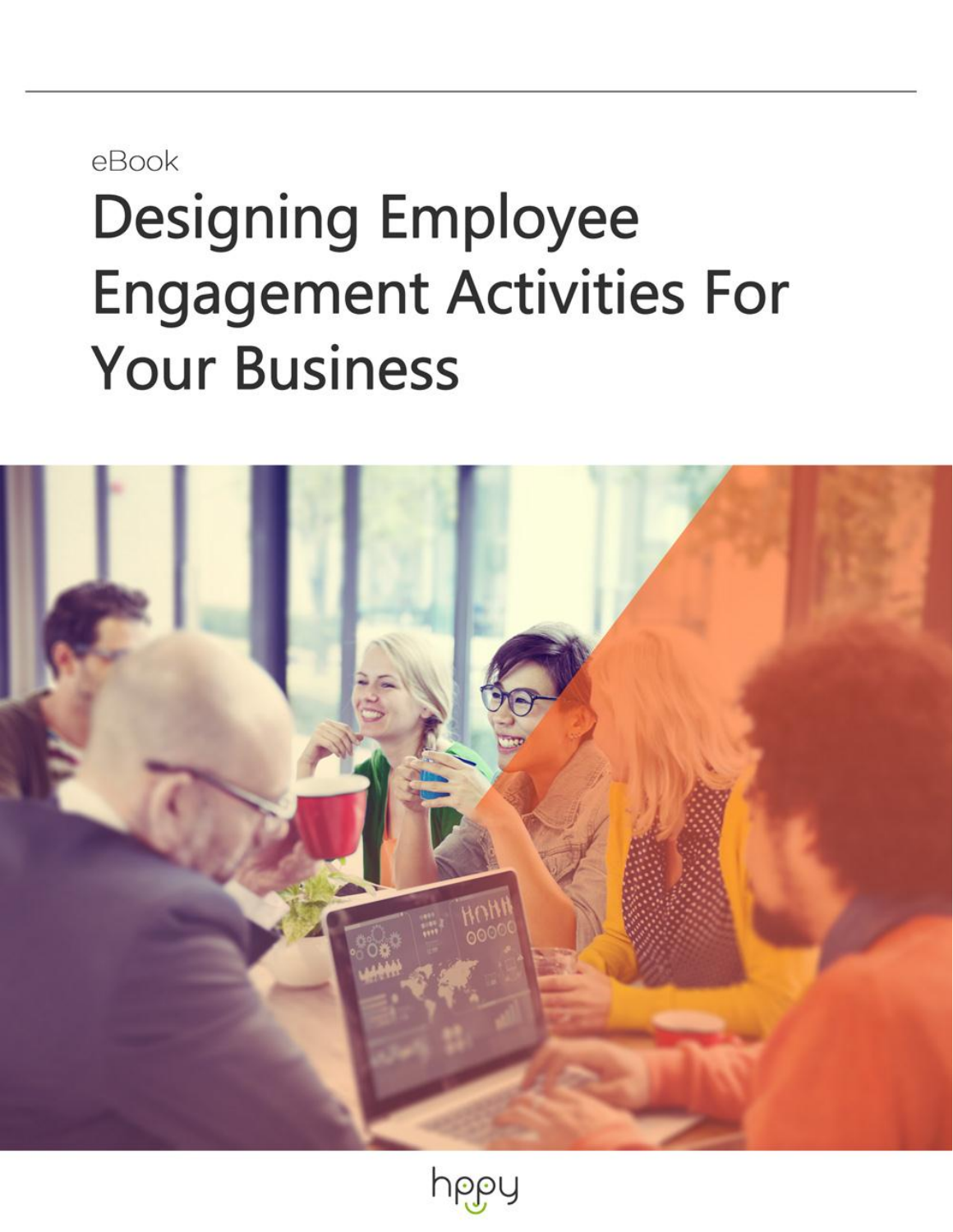

 $W$ hile many managers have come to realize the importance and the necessity for employee engagement, not many know where to start. It's often this blockage that leads to inaction and the continuous disengagement curve that affects not only employee morale, but productivity, workplace environment and, eventually, business outcomes.

At Hppy, we've had the opportunity to talk to different managers in different industries, from toplevel executives to line managers, and we've identified a need for more practical, structured information on how an employee engagement strategy should be planned and the type of activities it ought to include.

We designed the following eBook for this exact purpose, to dive into the tangible aspects of employee engagement and how they apply to day-to-day management and employee interactions. We really hope it will become a reliable ally for your talent strategy and we look forward to hearing from you, to see which ideas worked for your team and any improvements you found that could make it even better.



Vlad and the Hppy Team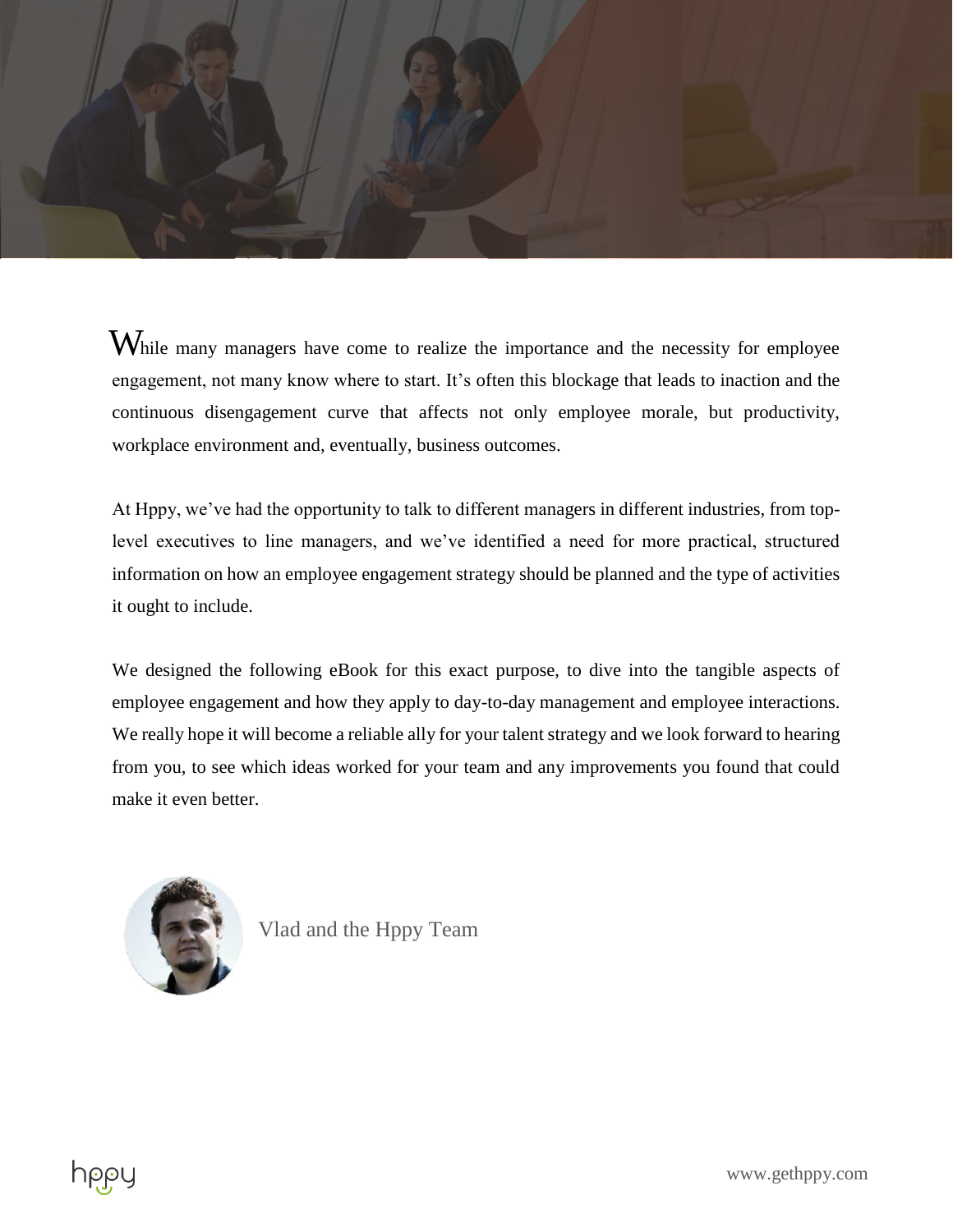# TABLE OF CONTENTS

| Linking employee engagement to your business bottom-line11 |
|------------------------------------------------------------|
|                                                            |
|                                                            |
|                                                            |
|                                                            |
|                                                            |
|                                                            |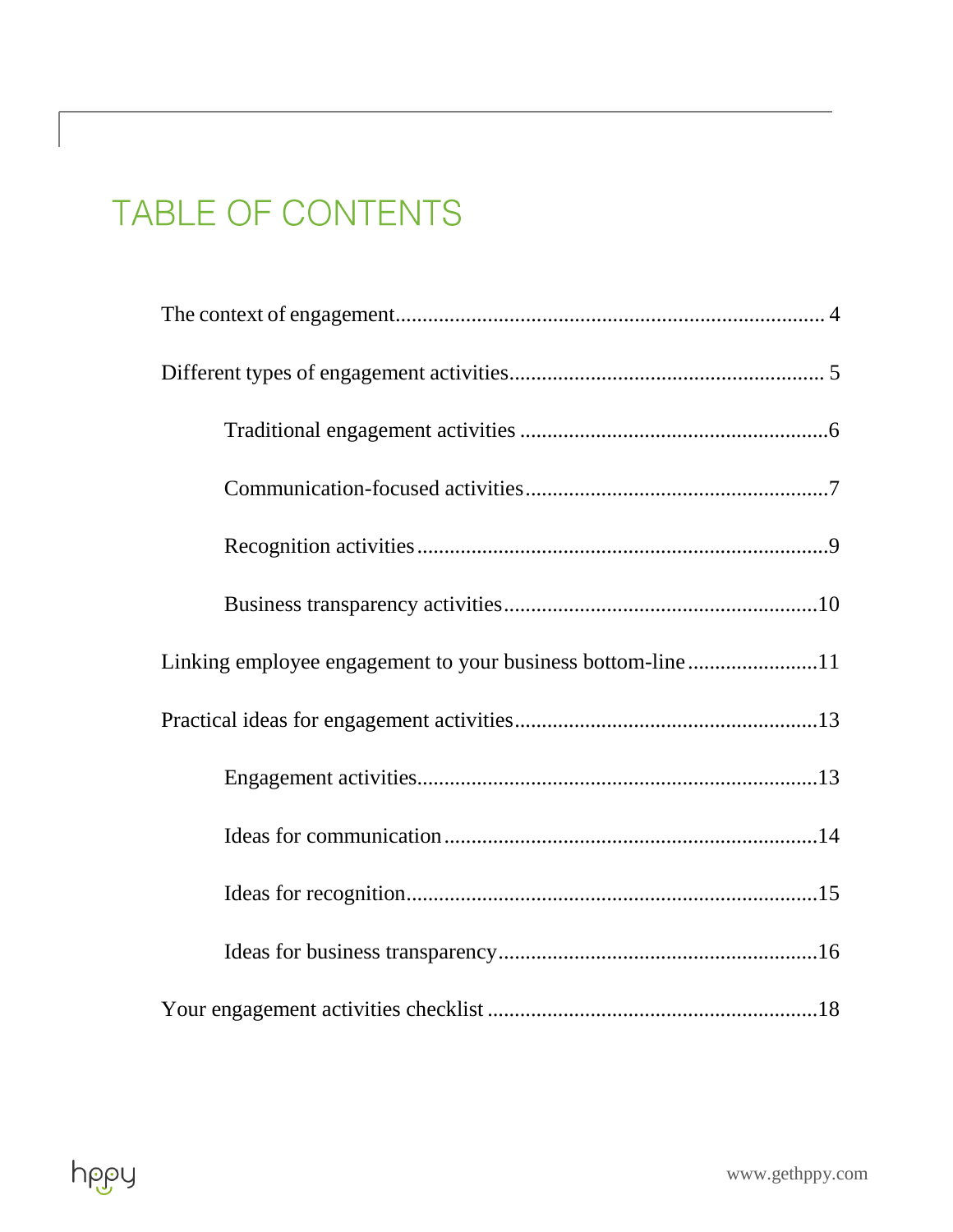# THE CONTEXT OF ENGAGEMENT

Before you start spinning numbers and planning activities, you need to realize that employee engagement is a mindset. The only way that an engagement strategy will yield results is if you start with the "why" of the matter, with each activity and event you plan.

Start by looking at your team as real people, with ideas, aspirations, accomplishments and challenges, within the workplace and outside of it. These people are not a means to generating business results, they are a formidable resource that needs to be understood and nurtured in order to deliver on what's expected of them as workers.

Get to know your employees, be available for them and connect by simply asking how they feel and what's happening in their lives. Try to understand the challenges they're facing and the long-term goals they've set out for themselves, and how you can help. Be authentic and let employees know what you really care about who they are as individuals and how they want to evolve as employees.

This new management mindset will allow you to build trust and real commitment, as the base of engagement. Without this base, without the context of why you're doing what you're doing, you only have disparate activities that won't produce results.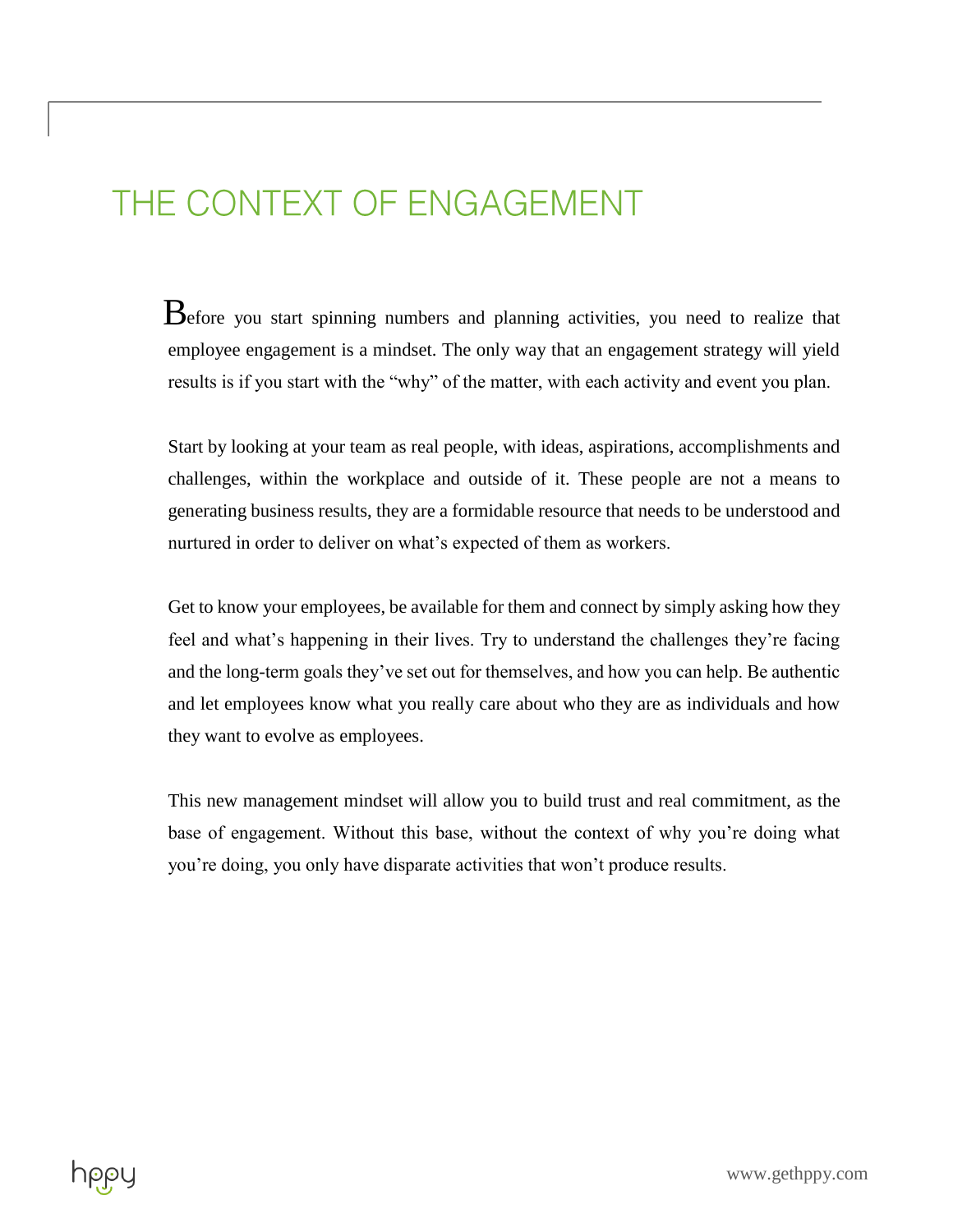# <span id="page-4-0"></span>DIFFERENT TYPES OF ENGAGEMENT **ACTIVITIES**

 $E_{\text{mployee engagement}}$  has been defined in many ways, some more people-centric, others business-oriented. In our experience, employee engagement is a pervasive concept that intertwines both human resources as well as business processes. In order for it to yield results, it has to become a starting point in your talent management strategy, focusing on attracting the right talent, managing and retaining it, as well as offering a challenging workplace that provides learning and development opportunities, under engaging managers.

There are different types of employee engagement activities, ranging from more traditional ones such as team buildings and office happy hours, to communication-oriented ones, recognition activities and business transparency activities.

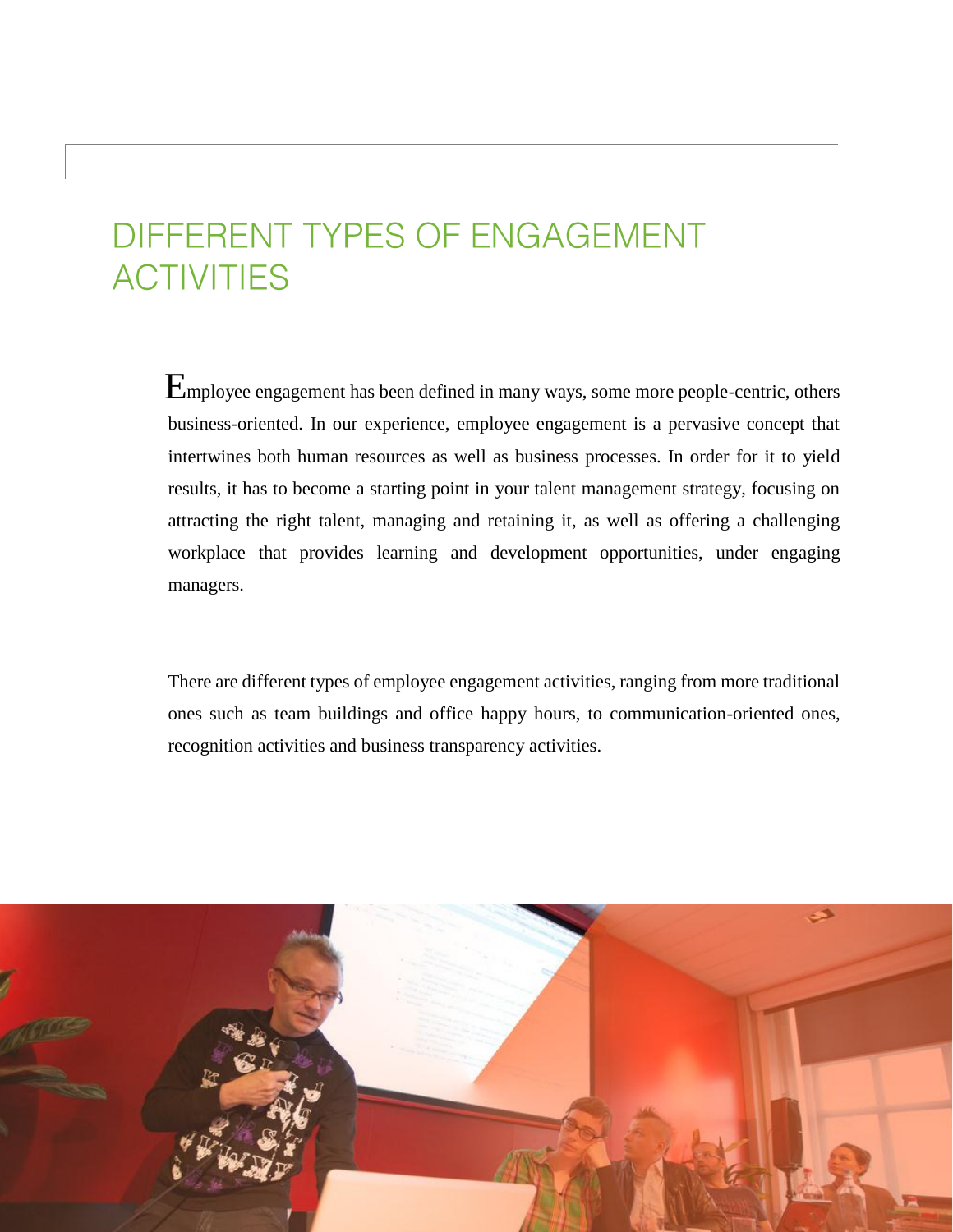### <span id="page-5-0"></span>**TRADITIONAL ENGAGEMENT ACTIVITIES**

### **Teambuildings**

This has been a preferred engagement activity because it can serve several purposes, from boosting employee morale, to introducing new employees, improving work relationships and bringing managers closer to their team members. It's a great activity to encourage better teamwork and build trust.

#### Office parties and celebrations

Celebrations can be a great opportunity to have people interact on a more personal level, share and take pride in their achievements, and even bring their families to get to know their working environment. Annual summer and winter parties are common, along with Halloween parties, Thanksgiving dinners, birthday events and project celebrations.

#### Internal competitions

Encourage a stimulating work atmosphere where team members push themselves to outperform their peers in friendly competitions, and everyone can benefit from the end-goal. You can use this type of activities to generate valuable ideas for clients, set learning goals and encourage collaboration.

#### Charity events and fundraising

A company's involvement in charity work and social activities is becoming more important for employee attraction and retention with each passing year. One of the key takeaways at the third **Global Public** [Relations Summit in Miami](http://www.holmesreport.com/news-info/15567/PRSummit-Millennials-Want-To-Know-How-Companies-Are-Solving-Social-Problems.aspx) was that the newcomer Gen Y cares less about corporate philanthropy and stories of big cash donations, and more about the ways in which corporations are solving social problems.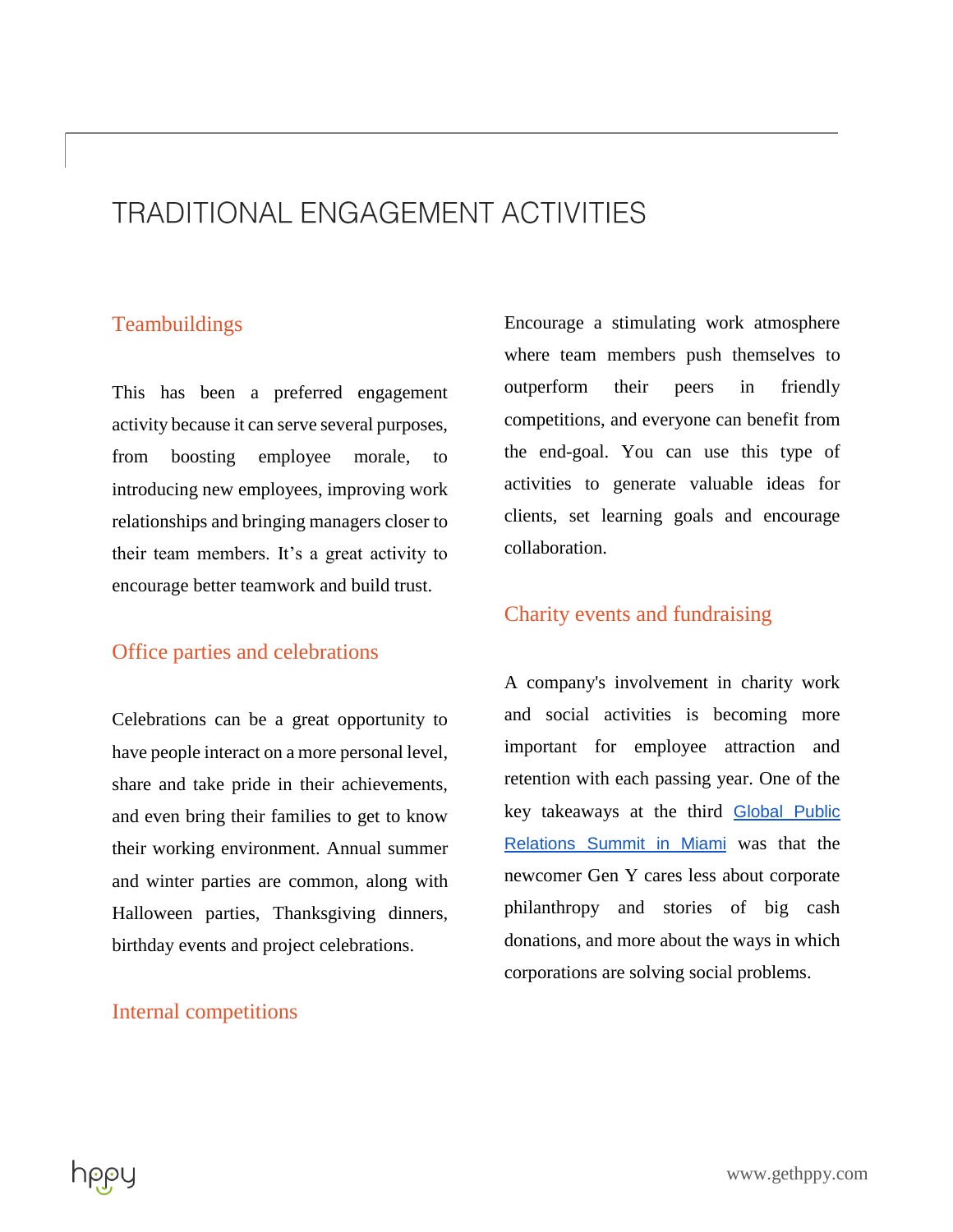### <span id="page-6-0"></span>COMMUNICATION-FOCUSED ACTIVITIES

#### Internal discussion channels

Having an internal communication channel is a great tool to encourage and improve workplace relationships, which is a key engagement driver. In fact, the [Simply Talent](https://www.oracle.com/emea/corporate/pressrelease/oracle-simply-talent-study-20150915.html)  [study](https://www.oracle.com/emea/corporate/pressrelease/oracle-simply-talent-study-20150915.html), which polled around 1,500 workers across Europe, found that the majority of employees polled (42%) felt their peers were the biggest influence on engagement levels. Also supporting this finding is the [2015](http://www.themillennialimpact.com/research/)  [Millennial Impact Report](http://www.themillennialimpact.com/research/), which reveals how Millennial employees are most influenced by peers, and not by their supervisors.

These channels also serve as a link between management and team members, offering an open communication space where people can feel comfortable pitching new ideas, expressing opinions or concerns, and offering relevant feedback. Group channels can support culture-related discussions and ideas exchanges, while individual and even anonymous communication channels can be a great resource in offering feedback to

management and team members.

#### Feedback/suggestion box

This is perhaps one of the first employee engagement initiatives, focused on encouraging an open communication policy that would allow employees to make their ideas and concerns known to their managers. Although technology has come a long way from the suggestion box, this is still a common practice in many offices, mainly because it's cost-effective, practical and easy to implement.

#### Surveys

Traditional employee surveys are among the most common employee engagement activities, focused more on collecting relevant data than on reaching engagement KPIs. Managers create hypotheses and try to confirm or infirm the state of their employees' engagement levels. These types of surveys range from the dreaded annual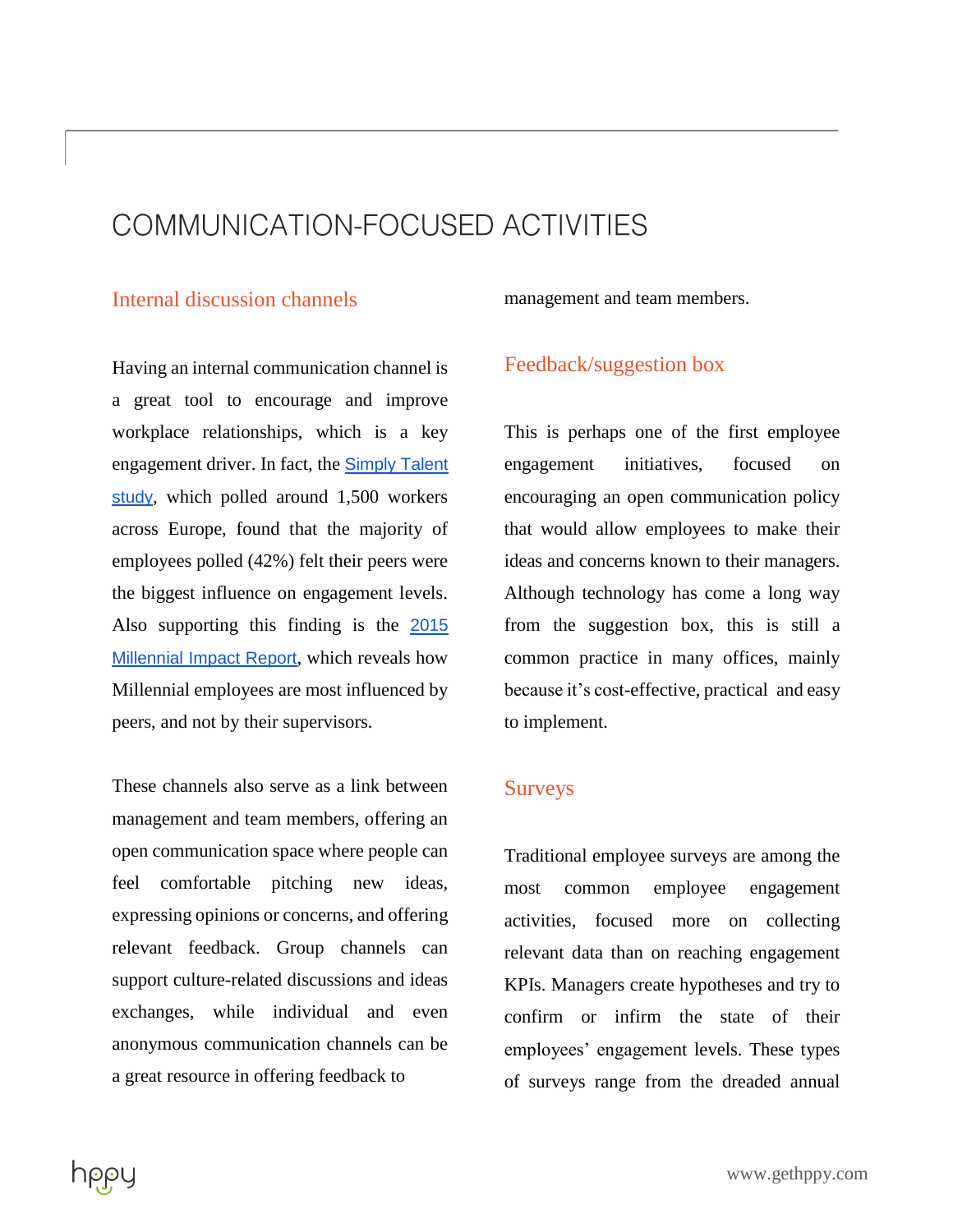survey to day-to-day short surveys designed to capture the pulse of the organization.

#### Internal newsletters

Company newsletters vary from extensive updates on a wide range of topics, from business objectives to department updates, new hires, recognition programs, corporate social responsibility and upcoming opportunities for employees, to short and funny updates on how people spent their last vacation and the new office redesign scheduled next month.

While their format varies from company to company, they serve the same purpose - to keep employees up to date with the latest information and make them feel part of

something bigger than just their task list. They're also a great way to reduce email overload, which is a real issue considering that 63% of emails received at professional email accounts is employee-to-employee internal communication, according to [MimecastNew](http://www.mimecast.com/) research.

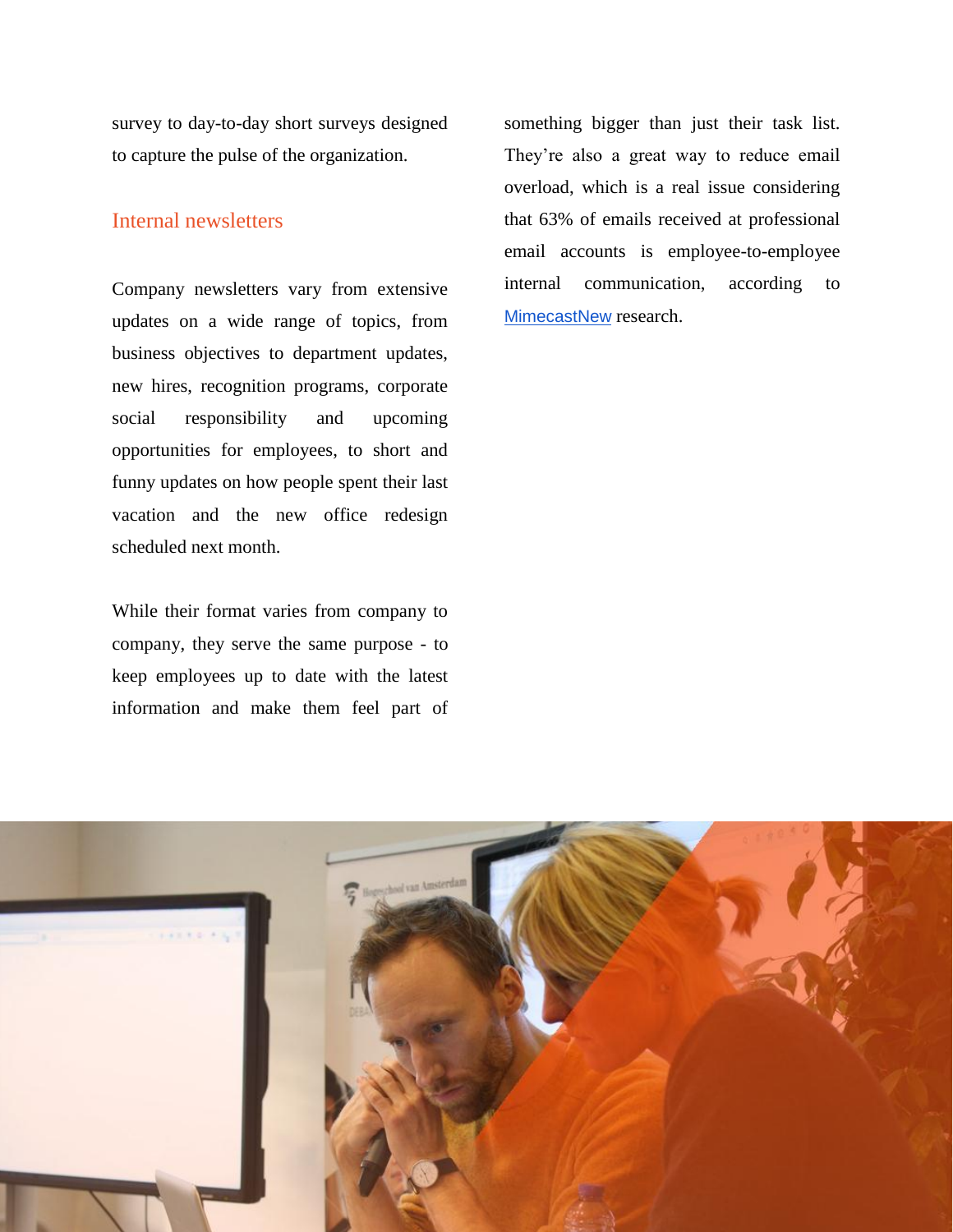### <span id="page-8-0"></span>**RECOGNITION ACTIVITIES**

#### Employee-of-the month programs

Frequently used in larger companies, EOM programs have been the go-to activity when it comes to employee recognition. Recognizing employees has been proven to increase morale and motivate workers to try harder, especially if they have a chance to earn a reward. However, the program has gained somewhat of a bad reputation in HR circles, due to some unfortunate practices such as "everyone has to win" policies, hazy criteria and the fact that some companies are betting all their employee engagement credit on this sole program.

### Celebrating birthdays and work anniversaries

Probably the most common form of recognizing an employee's year-long contribution and getting people together to express support and appreciation. Birthdays and work anniversaries are a great occasion to bring one employee in front and thank

them for their efforts and hard work.

Make sure that you're consistent in giving all employees their moment, or else you risk bringing down morale and creating unwanted friction between co-workers. Here are some useful [do's and don'ts of office birthday](http://www.shrm.org/hrdisciplines/employeerelations/articles/pages/workplace-birthdays.aspx)  [celebrations](http://www.shrm.org/hrdisciplines/employeerelations/articles/pages/workplace-birthdays.aspx).

#### Thank You notes

Thank You notes and cards are a personal way of expressing appreciation for your team members. They're a great option for every time of the year and they can be used in any work scenario, from product launches, new client acquisitions, birthdays, new hires or retirements.

They provide ample space to express sincere gratitude and appreciation for someone's hard work, they're easy to write and they can be used as that small but important pick-meup in times of need. It's best to use them as the moment presents itself, instead of saving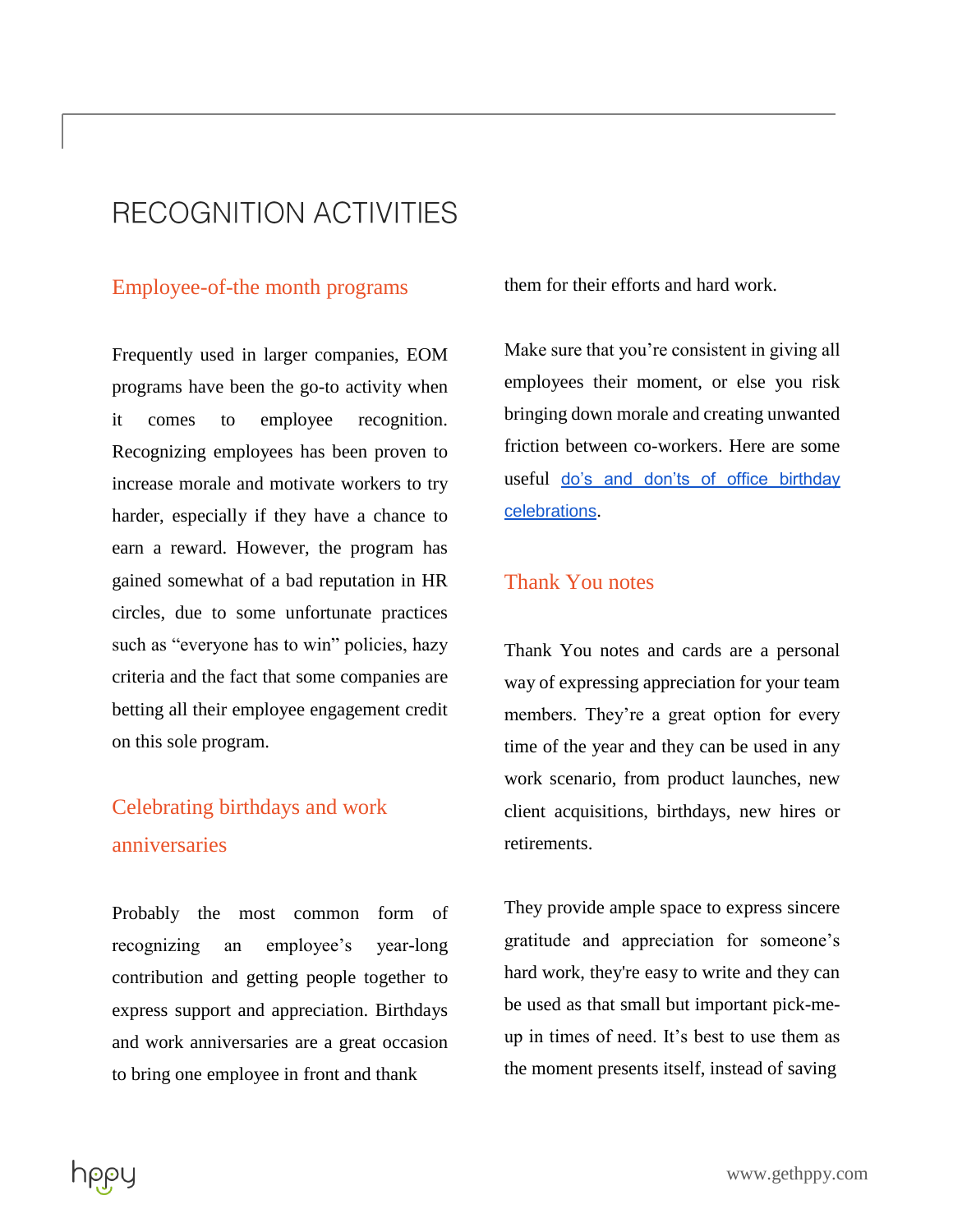them for a later time. [A handwritten note or](http://blog.gthankyou.com/tag/employee-thank-you-note/)  [letter](http://blog.gthankyou.com/tag/employee-thank-you-note/) can be a really pleasant surprise in the digital age.

### <span id="page-9-0"></span>**BUSINESS TRANSPARENCY ACTIVITIES**

#### Downscaling meetings

Top-level decisions and initiatives are often left in the conference room, leaving employees to put together bits and pieces in order to get a sense of what was discussed and what decisions have been taken. Downscaling meetings are a great way to bridge the information gap between team leaders and team members.

Their main goal is to transmit information and decisions taken at a higher level, but also to detail and explain how these decisions impact day-to-day activities. Such meetings can also be used as a platform to generate more ideas or gather feedback for future discussions.

### Having a visual roadmap

One of the easiest way to keep employees informed and connected to your business objectives is to have a visual roadmap of the foreseeable future, with timely updates as you come closer to reaching those goals. It can be a physical roadmap or a digital one; the main goal is to circle back to it from time to time and check your progress against the main goals.

### Availability to company data

While this may be seen as a radical approach to company transparency, it is in fact a smart business practice. Employees are much more committed and motivated to fulfill the company's mission and goals when they have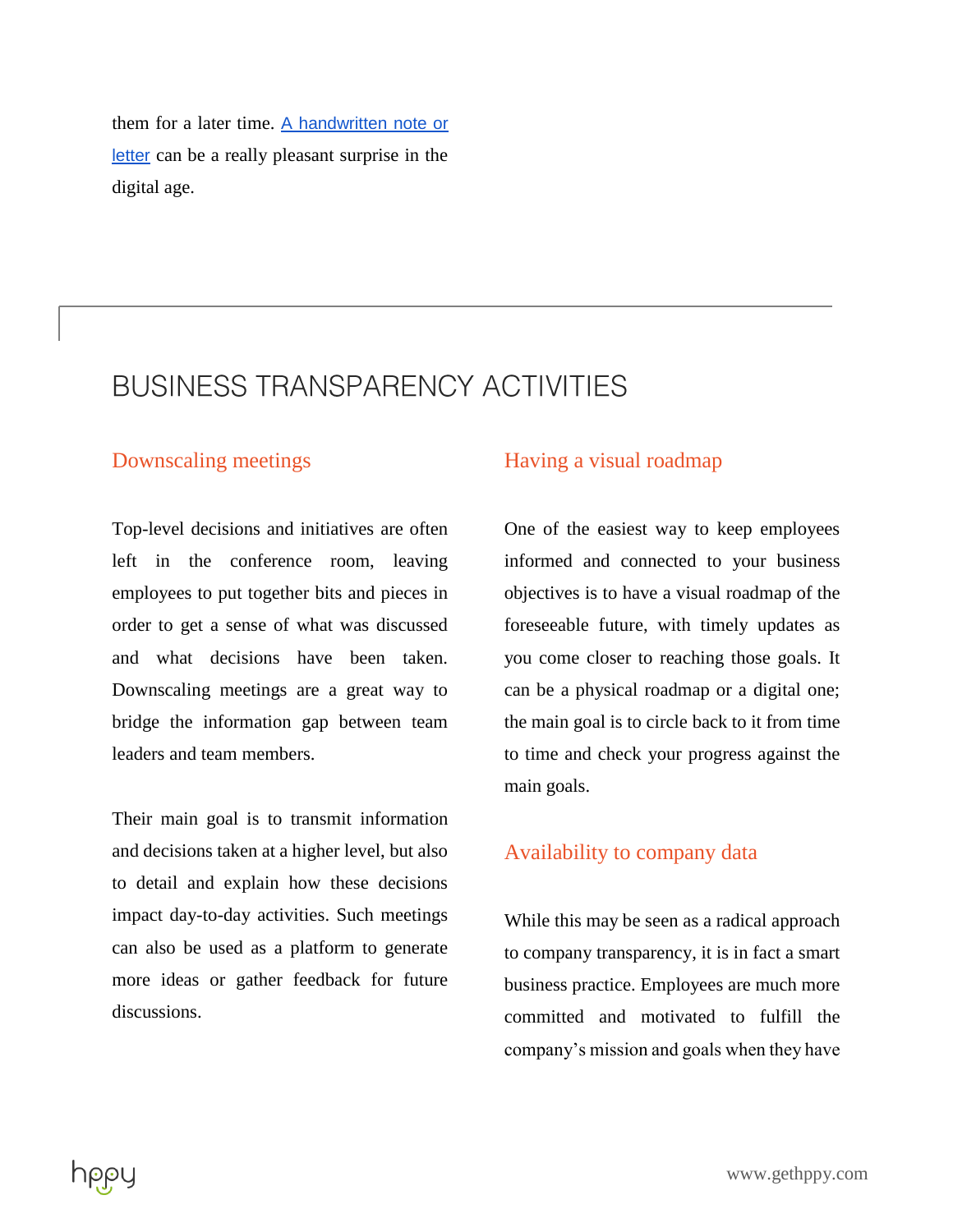a clear overview of the performance expected and delivered. When you know how each contribution impacts the final outcome, you can take control of your own performance and feel motivated to go the extra mile.

<span id="page-10-0"></span>Having access to company data, especially financial information, offers a sense of fairness and openness. Everyone is benchmarked against known numbers and people can gain a stronger sense of autonomy, leading to higher engagement.

# LINKING EMPLOYEE ENGAGEMENT TO YOUR **BUSINESS BOTTOM-LINE**

E mployee engagement is the lifeblood of a healthy, high-performing organization. Despite its essential role, it still fails to become the norm, with only 32% of US engaged employees in 2015, according to [Gallup](http://www.gallup.com/poll/186212/employee-engagement-steady-september.aspx?g_source=EMPLOYEE_ENGAGEMENT&g_medium=topic&g_campaign=tiles). A worrying number, compared to 65.9% of employees reportedly engaged in 2014 by [Quantum Workplace](http://www.quantumworkplace.com/resources/whitepapers/research-and-trends/2015-employee-engagement-trends-report/).

According to **[SHRM research](https://www.shrm.org/Research/SurveyFindings/Documents/2015-Job-Satisfaction-and-Engagement-Report.pdf)**, the top engagement factors for employee engagement in 2014 were respectful treatment of all employees at all levels, trust between employees and senior management, benefits, compensation/pay and job security.The report also shows that:

- 79% of employees were satisfied with their relationships with co-workers.
- 76% of employees were satisfied with contribution of their work to their organization's business goals.
- 75% of employees were satisfied with the meaningfulness of their job.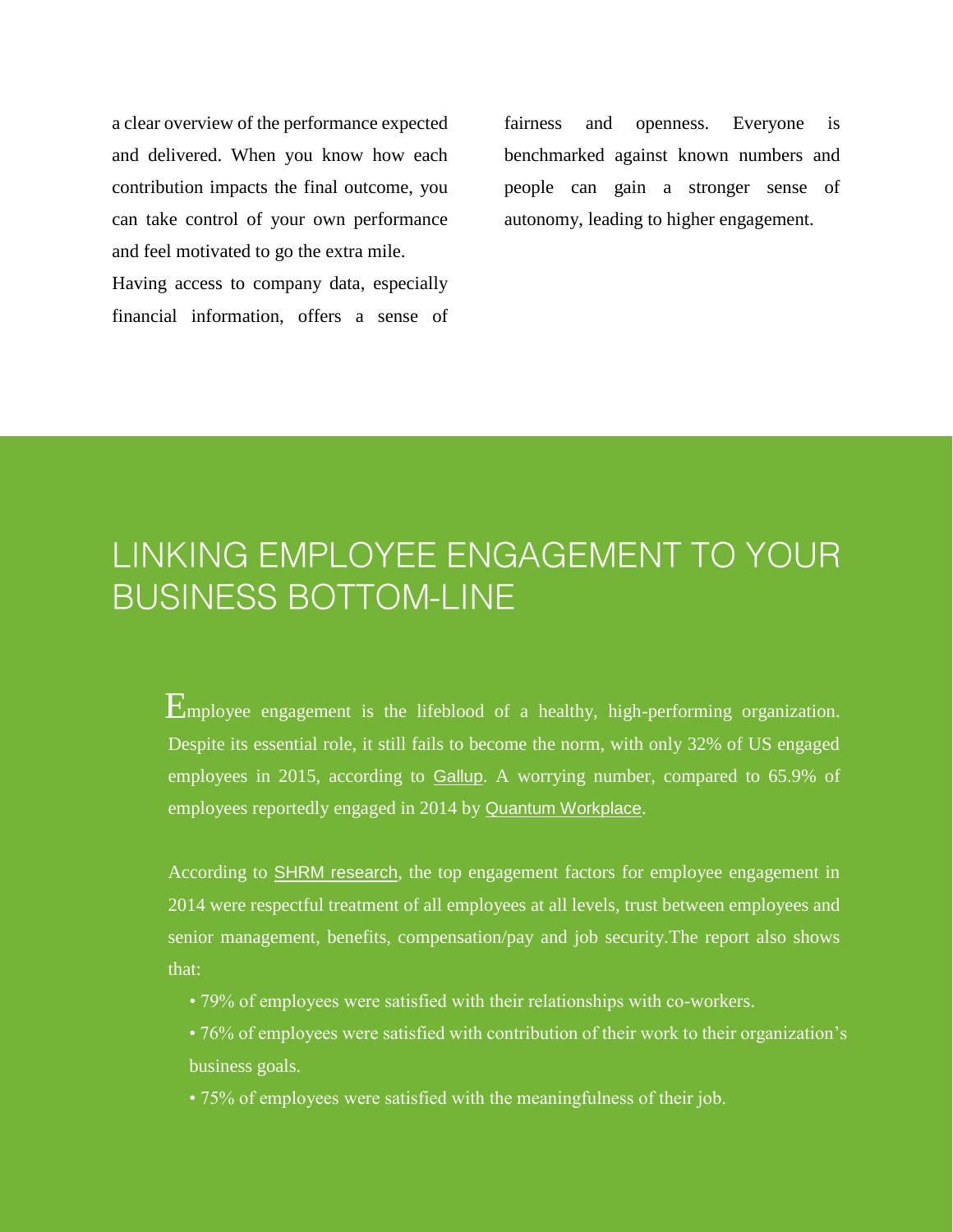[Aon Hewitt's 2015 Global Trends in Employee](http://www.aon.com/human-capital-consulting/thought-leadership/talent/2015-global-employee-engagement.jsp) Engagement report identified employee value proposition as being an increasingly important driver (3% more important than the previous year), along with innovation.

These drivers are key in determining which activities will yield the desired results in your team. There's no success formula you can use to ensure that your strategy will work, mainly because every company is different. Your culture and your engagement drivers will tell you which activities have the best chances of consolidating your employee engagement.

Connecting your overall employee engagement strategy with business results is the next step in correctly measuring the impact of these activities. Set specific KPIs for your main areas of focus and link them with your company's business objectives. Here are some examples of KPIs you can track:

- 1. Retention Rate
- 2. Voluntary Attrition Rate
- 3. Happiness Index
- 4. Tenure (years)
- 5. Cost rise rate (% of yearly salary increase)
- 6. Happiness Index
- <span id="page-11-0"></span>7. Share value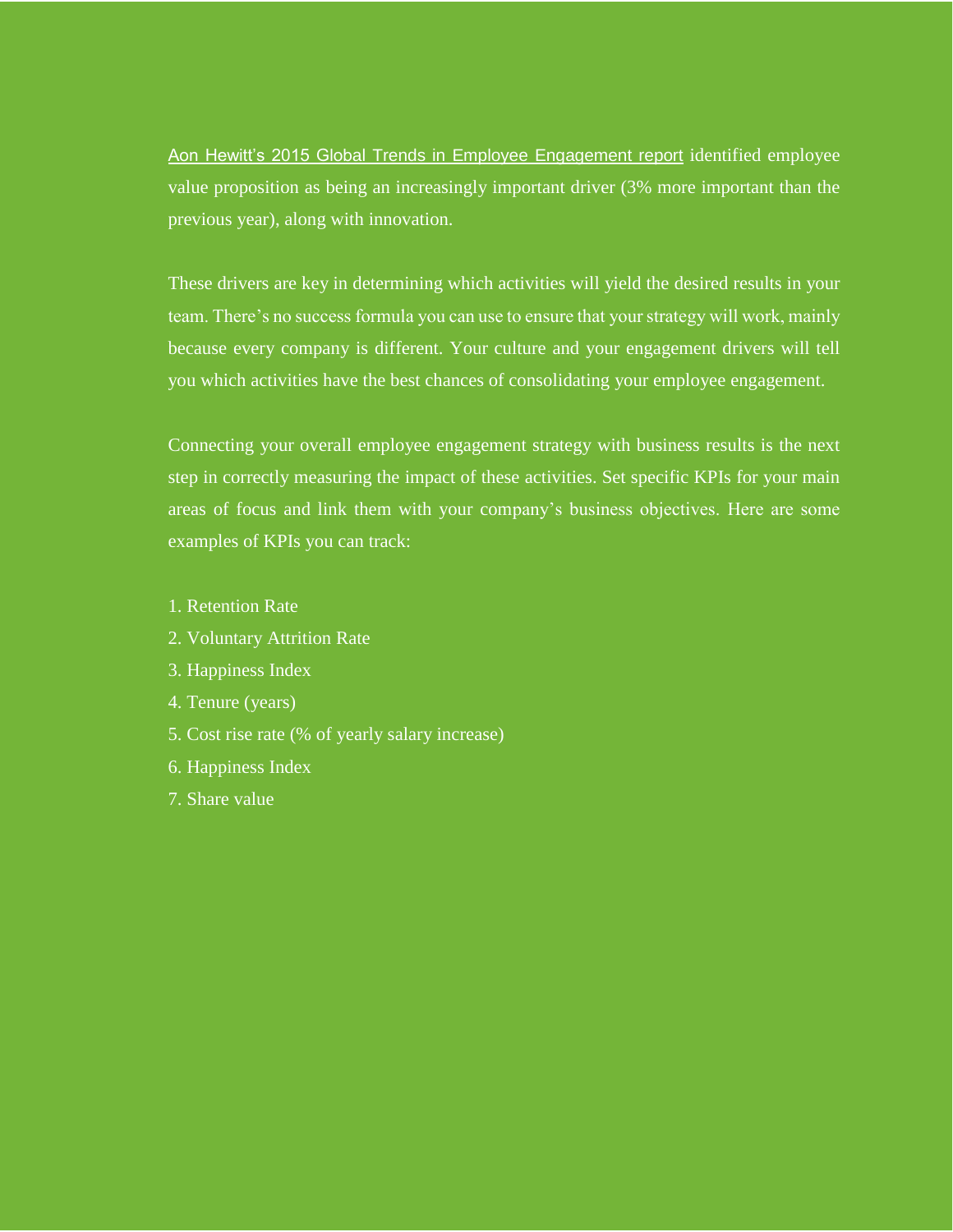

# PRACTICAL IDEAS FOR ENGAGEMENT **ACTIVITIES**

### <span id="page-12-0"></span>**ENGAGEMENT ACTIVITIES**

- Encourage employees to invest in their personal development Use this [personal](http://www.gethppy.com/employee-engagement/who-am-i-personal-development-framework-for-employees)  [development framework](http://www.gethppy.com/employee-engagement/who-am-i-personal-development-framework-for-employees) to check for values alignment with your company. Alignment with company values and vision is one of the main engagement drivers.
- Have a hack night Break monotony with an ambitious working night where everyone gets involved to meet a specific objective. For example, a marketing team could have a hack night to design an entire campaign, in a single night. Make it fun with snacks, music and an informal working atmosphere to encourage creativity.
- Designate values ambassadors that can inspire and engage their peers. Have team members designate the employees who best represented a company value in the past months, and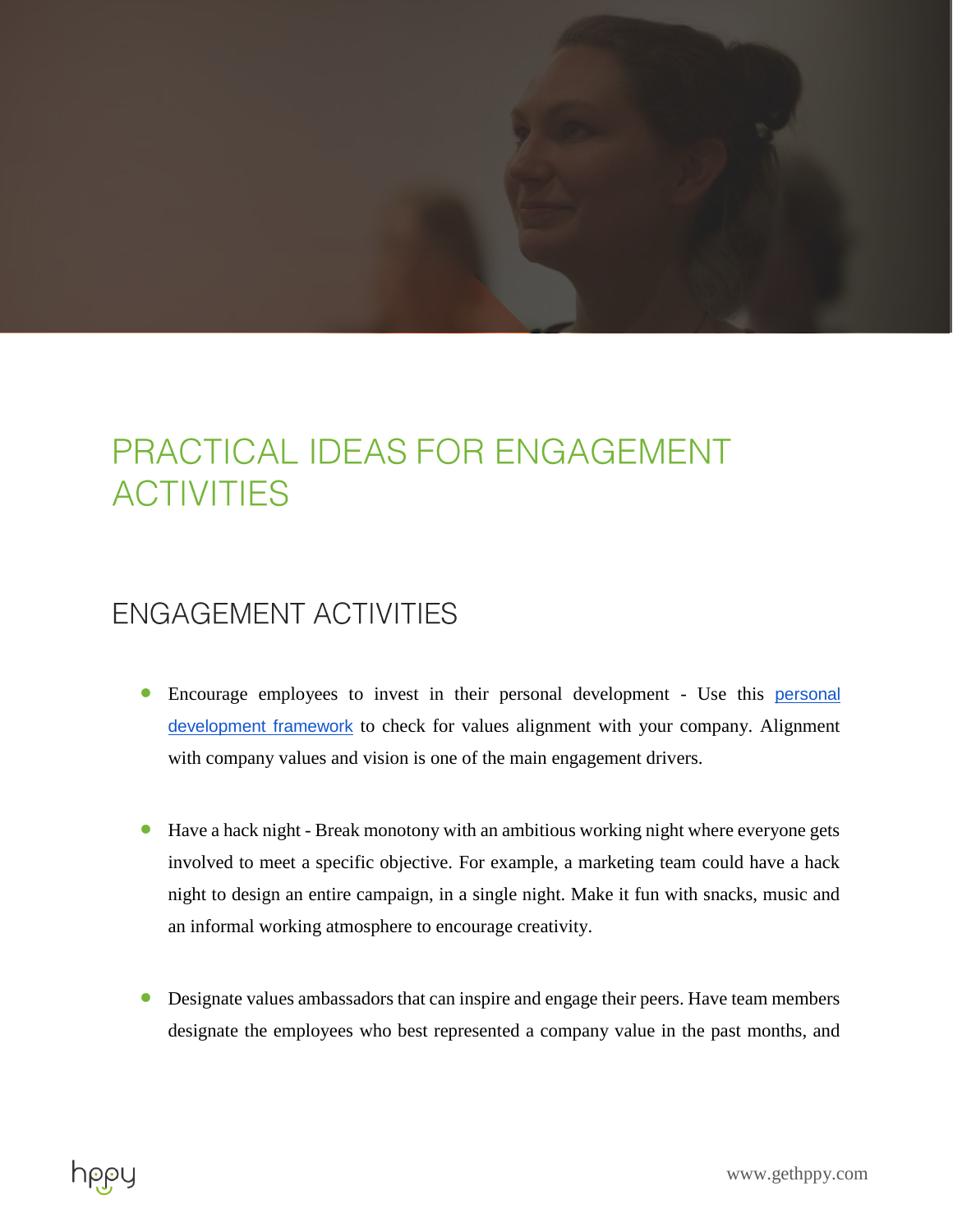have your new ambassadors organize activities and initiatives that focus on that particular value.

- Encourage experiential learning and lateral development. Instead of the traditional vertical trajectory of specialized expertise, lateral growth enables development in multiple areas of knowledge, empowering employees.
- Organize your own Office Olympics. Combine teams and departments and give them a set of challenges that can bring the whole company together in a friendly (and healthy) competition.
- Celebrate life events. Whenever someone has something important going on in their lives, they can't leave that event outside the door as they come into work every morning. It can be the birth of a new baby, a graduation ceremony or a wedding. Show that you care about who your employees are as people outside of work and what's going on in their lives. Also show your support during less happy times, with a simple email or telephone call just to see how they're doing.

### <span id="page-13-0"></span>**IDEAS FOR COMMUNICATION**

- Organize a once-a-month lunch with the CEO. By getting to know employees and making himself/herself available, the CEO will instill trust and transparency, making employees feel valued and listened to.
- Use an impartial outsider who can have difficult/constructive conversations and help discover real feedback. If you're not comfortable having direct managers give and receive constructive feedback on important matters, try an outsider who specializes in internal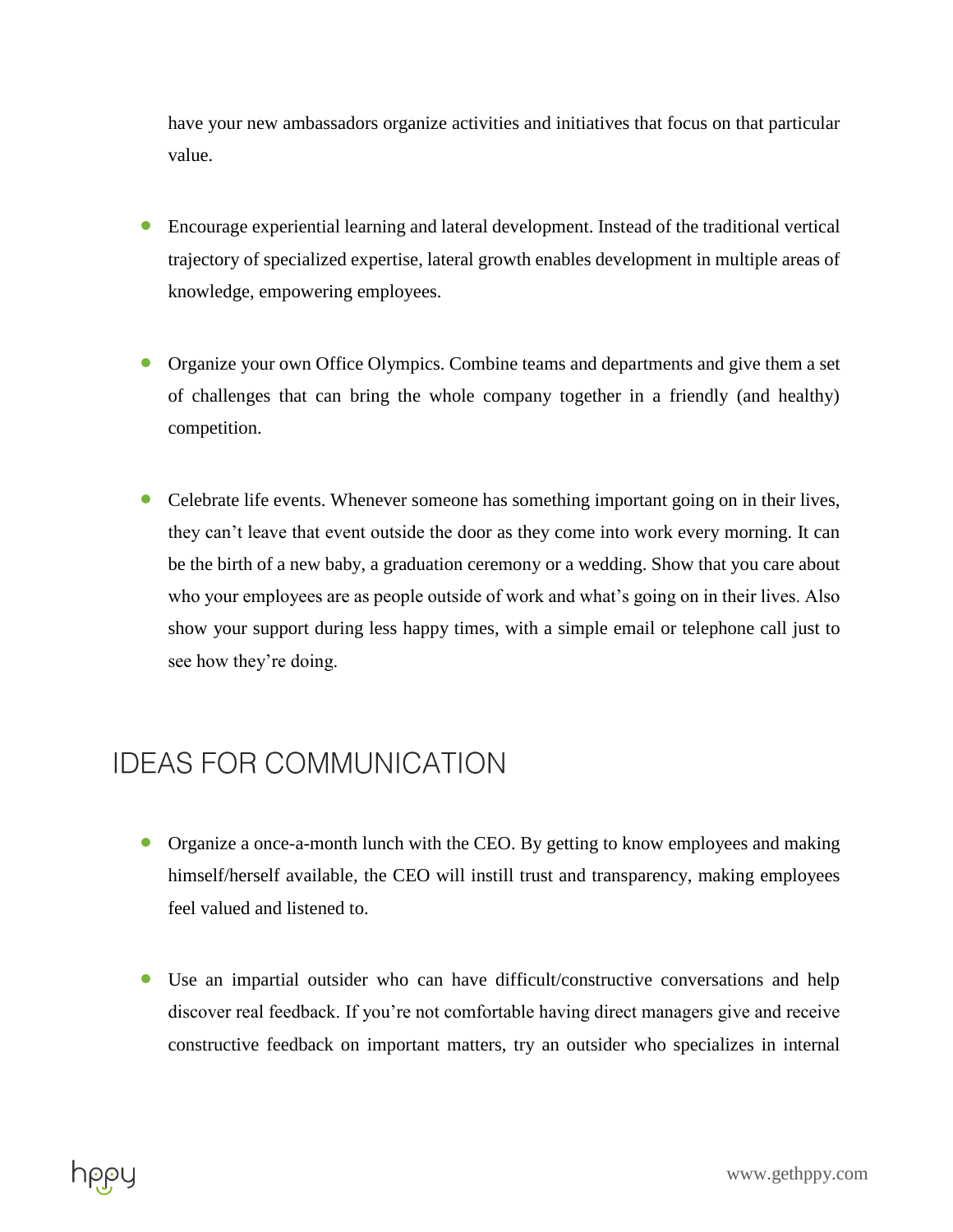communication and talent strategy. See how it goes and try to transition towards the natural course of communication between managers and their teams.

- Try stand up meetings to improve time efficiency and break monotony. Software teams have been using this technique successfully, minimizing the time spent in meetings, increasing the attention of attendees and making it easier for people to engage in conversation. A daily 15-min stand-up meeting in the morning should do the trick.
- Use social media to showcase employee success stories, celebrate achievements and create an attractive employer brand. Your employees are already connected 24/7. Make the feel a part of something bigger and instill pride in your company by turning to social media networks to promote your talent.
- Celebrate project milestones. Every small victory counts and acknowledging everyone's hard work for each milestone will boost team energy and confidence, increasing transparency and improving communication both on the project and generally in the workplace.

### <span id="page-14-0"></span>**IDEAS FOR RECOGNITION**

• Create a peer-appreciation program that rewards team members who display company behaviours. Create the rules of this activity together with your team and define which values can be represented in which ways. Benchmark everything you do against your company values.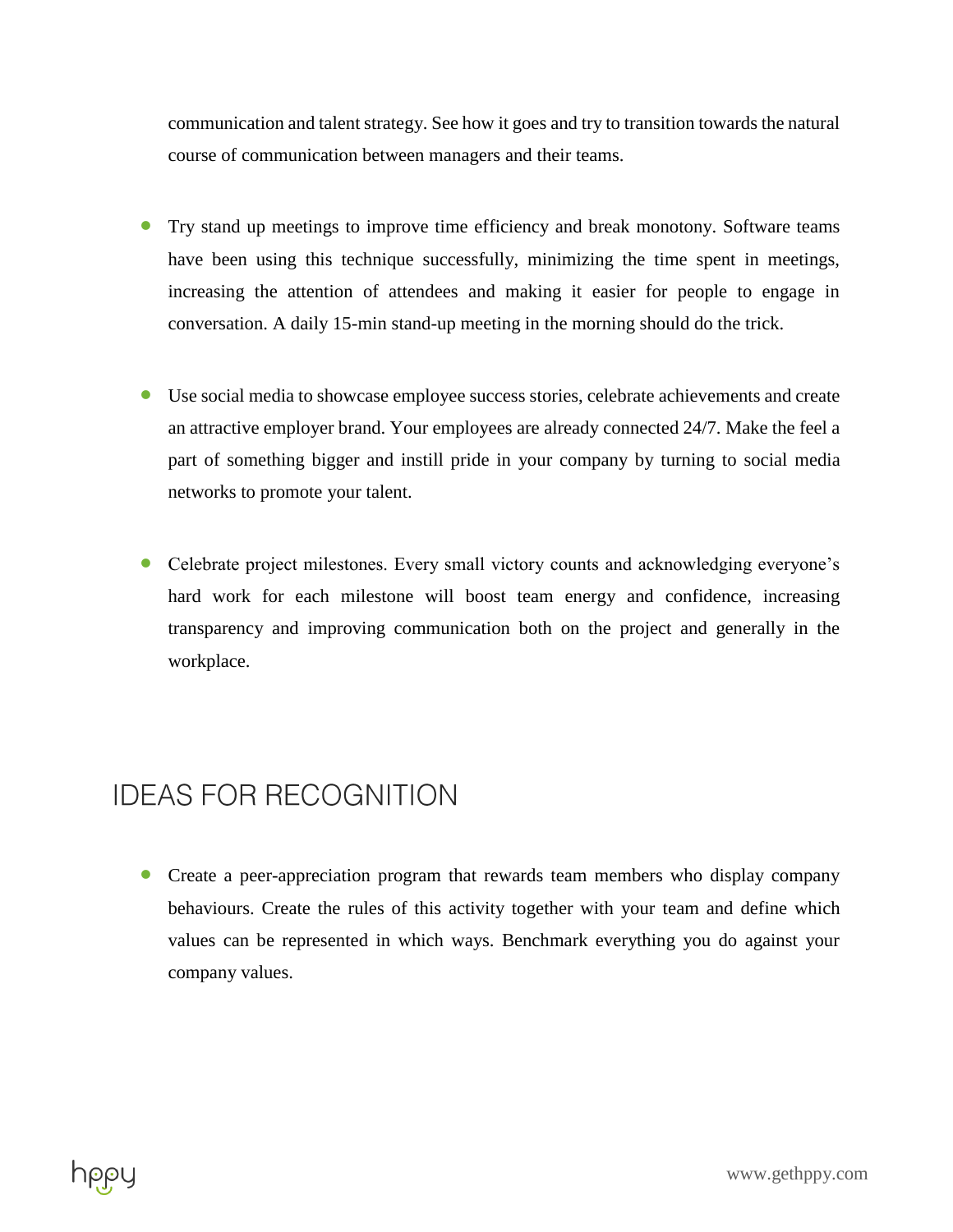- Celebrate and reward early success to demonstrate it is worth doing. Why not have a startof-the-project team party?
- Create a Celebrations calendar in the office with employees' birthdays and work anniversaries. Find creative ways to celebrate that rely more on the workplace atmosphere than on spending money on expensive gifts.
- Practice "recognition by walking around", where managers put aside time in their schedule to go around the office and offer praise to their team members as they perform well. Put 15 minutes on your daily agenda and go around the office to interact with your team and praise their accomplishments.
- Stage a "recognition ambush" with the CEO or senior manager. Make sure the employee you want to surprise isn't too shy or is not against public displays of recognition. Surprise them with a sincere acknowledgement of their efforts.
- Create a development program for middle managers, where they learn how to recognize employees as part of their daily routine, and why recognizing achievements is not a threat to their own position.

### <span id="page-15-0"></span>**IDEAS FOR BUSINESS TRANSPARENCY**

• Create a leadership community that encourages knowledge sharing and mentoring for less experienced employees. Have your most experienced employees share their success, their failures and how they perfected themselves over time, to inspire and engage newer hires.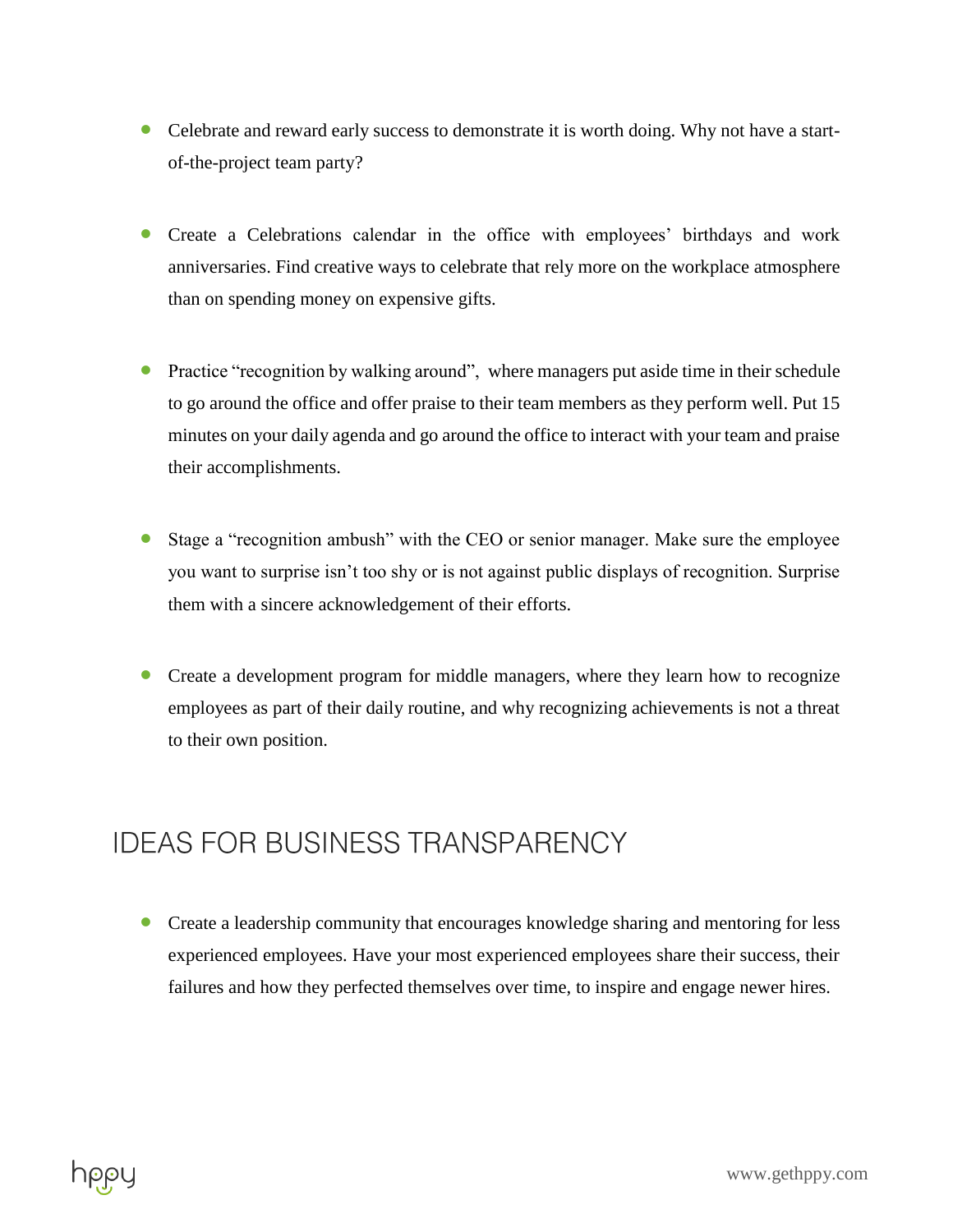- Involve employees in creating the company vision for next year or for the upcoming project. People will commit to something they created and feel a part of.
- Allow employees to select their next assignments. Flexibility is a key engagement factor. Empower employees by allowing them to prioritize their work, assess their efforts and have ownership of their workload.
- Have employees dictate their own salary and set their own working hours. Try selfmanagement, a new way of running a company, where key responsibilities like setting direction and objectives, planning, directing, controlling, and evaluating are no longer in managers' hands, but in those of their employees. Read more about it in Frederic Laloux's [book Reinventing Organizations.](http://www.reinventingorganizations.com/)
- Try open-book management with [The Great Game of Business](http://greatgame.com/), a management approach that promotes transparency and gamification in business to educate, empower and engage employees.

.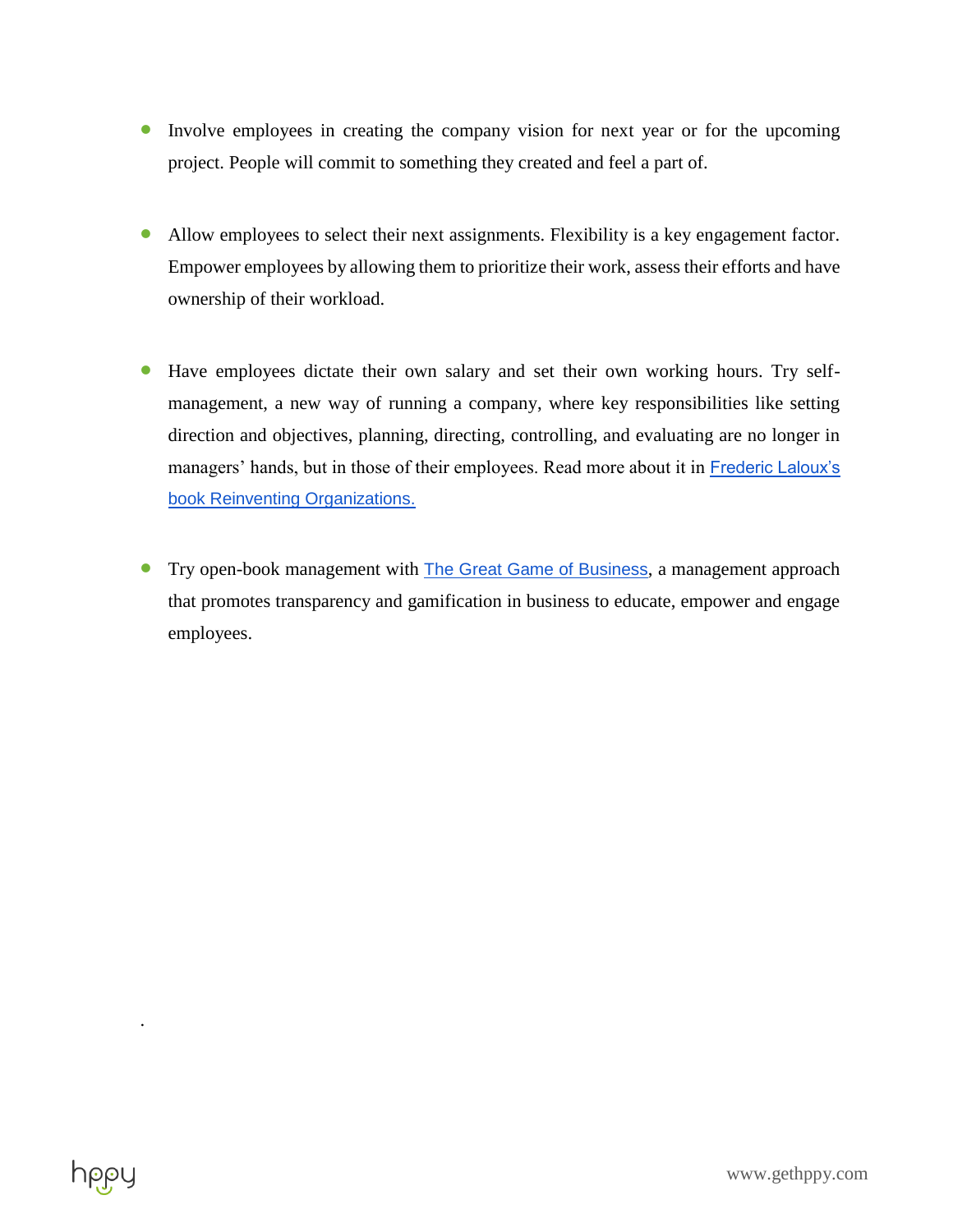# <span id="page-17-0"></span>YOUR ENGAGEMENT ACTIVITIES CHECKLIST

- $\Box$  Before diving into the creation of an employee engagement plan, take a closer look at what engagement means to your company and how it manifests itself;
- $\Box$  Align your employee engagement plan with your overall business and talent strategy;
- $\Box$  Identify your company's engagement drivers and influencers;
- $\Box$  Define who are the people who should design and implement these activities;
- $\Box$  Set measurable employee engagement KPIs that these activities will help you reach;
- $\Box$  Create different types of activities for each engagement category and see which ones perform best;
- $\Box$  Constantly ask for feedback and improvement suggestions from employees.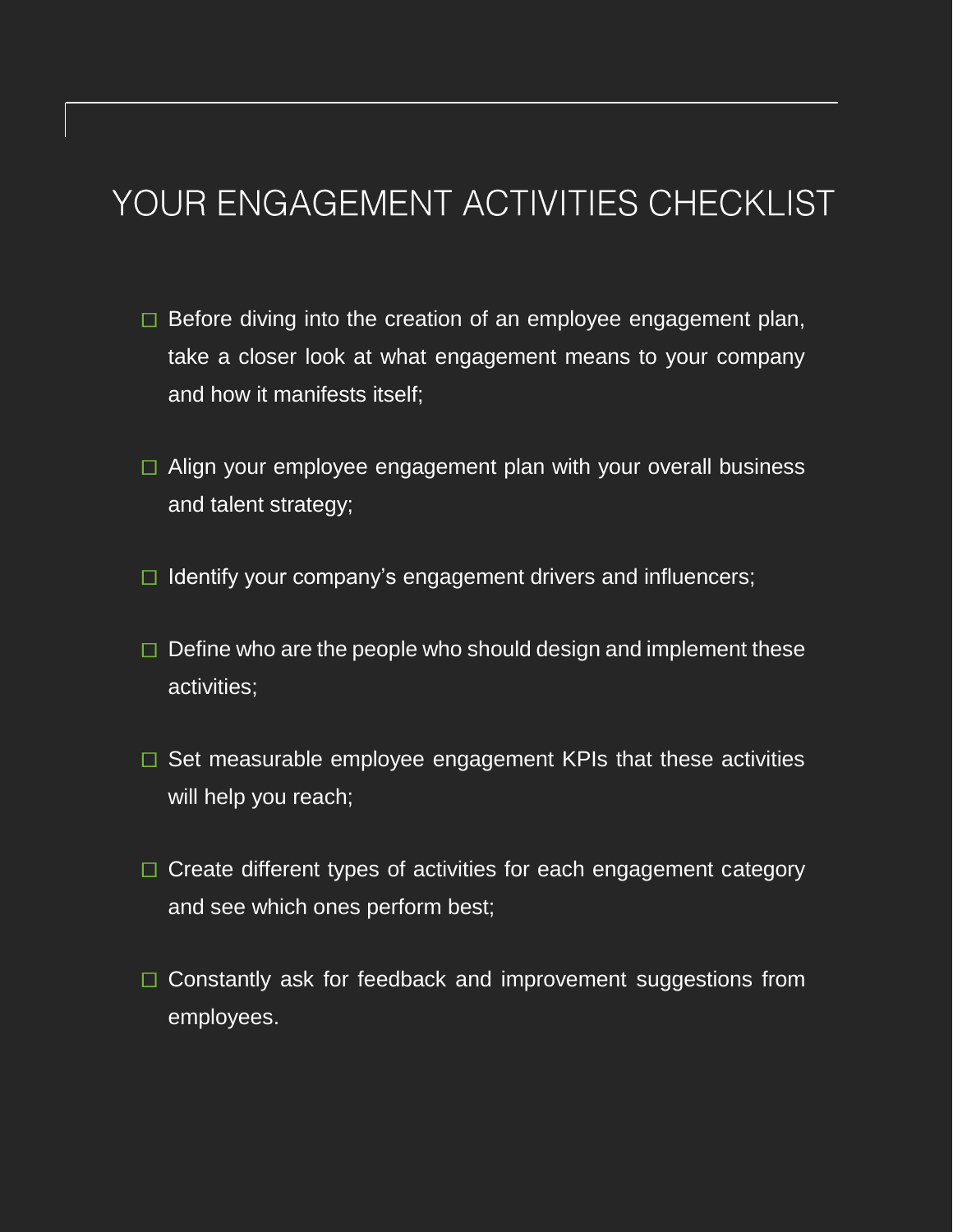

# **ABOUT HPPY**

Hppy is an employee engagement insights platform, providing leaders and HR managers information, data and ideas for creating better workplaces.

We provide content and services that support leaders be more efficient in designing, implementing and understanding employee engagement strategies.

### Become a contributor

If you're interested in contributing to our blog with a guest article or becoming a regular writer for Hppy **[apply](http://www.gethppy.com/become-contributor-hr-hppy) here.**

### Advertise with us

If you're interested in advertising on Hppy **[check out the details here.](http://www.gethppy.com/advertise-with-hppy)**